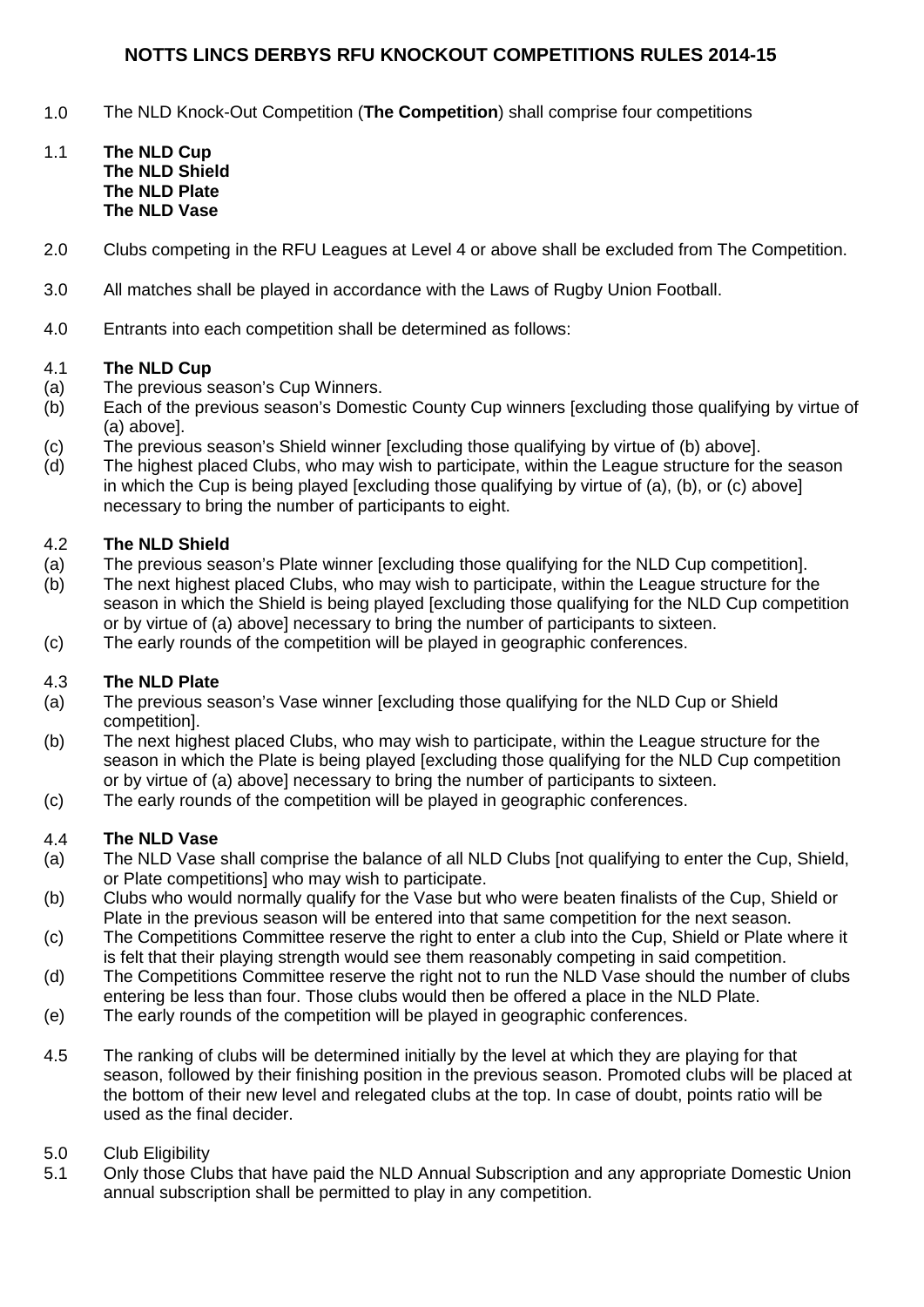- 5.2 Any club that has been suspended from its Domestic Union knockout competitions may not be eligible for inclusion in that season's NLD knockout competition.
- 6.0 There will be no entry fee. All clubs entering the competition must be members of the Nottinghamshire, Lincolnshire and Derbyshire RFU and the relevant domestic union.
- 6.1 Clubs who do **NOT** wish to enter into The Competition are asked to advise the NLD Competitions Committee Secretary by any of the methods laid out in Rule 20 by Friday  $27<sup>th</sup>$  June 2014. Cup draws will be e mailed to clubs fixture secretary and uploaded onto the NLD website by the NLD office.

Clubs are to make contact to arrange fixtures by the play by dates stated by the committee. It is both clubs responsibility to make contact and to arrange fixtures , difficulty in contacting a club should be identified to the NLD Competitions Secretary immediately to ensure play by dates are adhered to. Once the clubs have arranged a date they should inform the Competitions Committee Secretary.

- 7.0 No Club shall be permitted to enter more than one competition in any one season.
- 8.0 Player Availability
- 8.1 A player may only play for one Club in any one season in The Competition. Players may not play in The Competition if they hold effective registration [as defined by The English Clubs Championship Rules] for any Club other than the Club that they intend to represent in The Competition. All players must be bona-fide members of the Club they represent in The Competition.
- 8.2 Clubs shall forward a list of their playing squad for each match within 72 hours of the fixture to the Competitions Secretary, either by e-mail to [milleradmiller@aol.com](mailto:milleradmiller@aol.com) or by post to Dave Miller, NLD Competitions Secretary, 37 Rosemary Drive, Alvaston, Derby, DE24 0TA.Match cards are available on the NLD website for this purpose.

The NLD Competitions Committee may at any point refer to the lists of playing squads during the Competition, or after if investigations need to take place. These investigations do not need to be instigated by a club. If a club does not supply its list of players within 72 hours of the fixture being played they may be disqualified from the competition.

- 8.3 Clubs failing to fulfil fixtures may at the discretion of the Competitions Committee be barred from entering competitions in the following season.
- 8.4 Breaches of 8.1 or 8.2 will result in disqualification of the offending club from The Competition and may incur suspension from further season's competitions.
- 9.0 The Vase competition shall include a Preliminary Round as necessary to provide sixteen Clubs in the First Round of the Vase competition.
- 10.0 Cup, Shield, Plate and Vase competition matches shall all be played before or on the designated dates. The nature of the RFU structured season may mean that league games (scheduled or rearranged) or RFU Midlands knockout games prevent this. The club who cannot fulfil the fixture should immediately inform the Competitions Secretary in this case. In such circumstances the game is to be rearranged and this may include playing on Sunday or midweek. If the clubs cannot agree on a date then the Competitions Committee reserves the right to impose a date. Clubs will be expected to fulfil these rearranged dates and playing strength and unavailability of players is not accepted as a reason as to why a fixture cannot be played.
- 10.1 For the sake of clarification, even if a club has requested an RFU "non-playing" league weekend they may still be required to fulfil an NLD knockout match on this weekend.
- 11.0 All Finals will be played on the date agreed by the NLD Competitions Committee.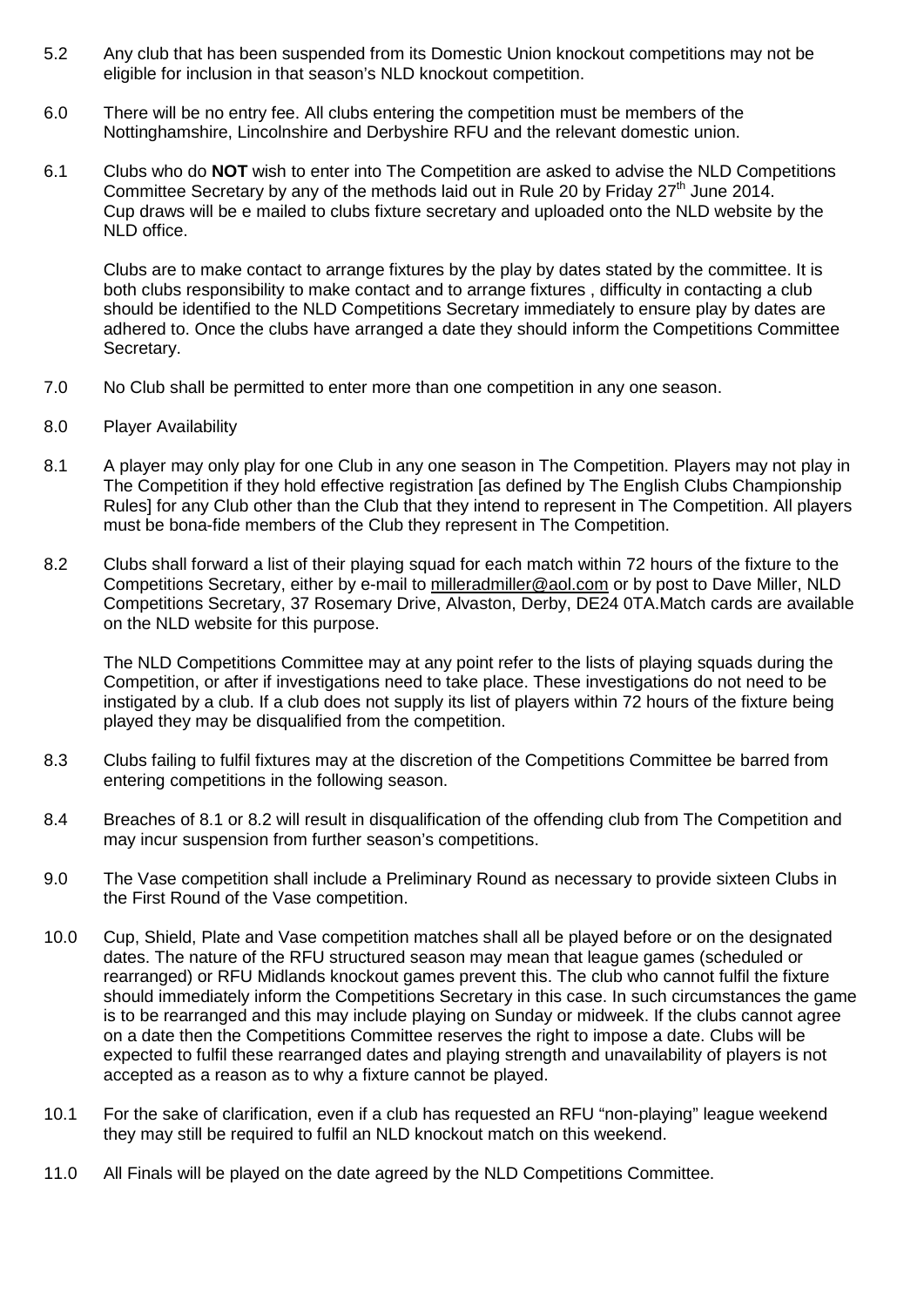- 11.1 In the event of a club being unable to play a final on the designated date due to a re-arranged RFU league or play-off fixture the Committee may agree to the match being played on another date. This will nominally be the evening of the Weds following the designated date unless mutually agreed otherwise by the two clubs and the Committee. In the event of a club being unable to play on the designated date for this reason they should notify the Competitions Secretary at least three weeks before the due date of the finals.
- 12.0 Each round of each competition up to and including the semi-finals shall be the subject of a separate draw. No less than three members of the Competitions Committee shall make all draws.
- 13.0 Determining the Result
- 13.1 If a match is a draw after the completion of 40 minutes of play each way, then extra time of 10 minutes each way shall be played with a 1 minute interval.
- 13.2 If the scores are then still level, the team that has scored the most tries shall be the winner.
- 13.3 If this does not produce a result, then the team that has scored the most goals from tries shall be the winner.
- 13.4 In all but the final, if none of the above produces a winner, the visiting side (as defined by the initial draw) shall go forward to the next round.
- 13.5 In the final, in the event of rules 13.1 to 13.3 failing to produce a winner, the trophy shall be shared, and where appropriate, a coin will be tossed to decide which side is proposed for competitions in the following season.
- 13.6 If any fixture is unable to be played through to a conclusion for any reason (e.g. weather, serious injury, etc.) the NLD Competitions Committee will determine whether the score at the time of the stoppage will stand or the fixture will be replayed.
- 14.0 NLDRFU Referees Society is responsible for the appointment of referees to all matches. In addition, at the request of the Competitions Committee, the NLDRFUSR has the authority to appoint "teams of three" to any match with the two assistant referees having full authority in accordance with the Laws of the Game.
- 15.0 In the event of a clash of colours, the Home team shall be responsible for changing its colours.
- 16.0 In the event of a clash of colours in any Final, the team holding the higher place in the RFU League structure, at that time, shall be responsible for changing its colours. Where neither club is in the RFU League structure, the team travelling the shorter distance to the Final venue from its home ground shall be responsible for changing its colours.
- 17.0 In all rounds of the competitions other than the finals not more than three replacements or substitutes (eight interchanges) are permitted for the Cup and Shield and not more than five replacements or substitutes (ten interchanges) for the Plate and Vase. In the finals seven replacements or substitutes are permitted (twelve interchanges). If it is a double header with a league fixture the league regulations will apply including extra time if played.
- 17.1 In the interests of safety each team playing in each match in the competitions must have at least five players in their nominated match squad, all at least eighteen years old, who are suitably trained and experienced to be capable of playing in the front row to ensure on the first or second occasions (whether due to injury or consequent to a player(s) being temporarily suspended or ordered off) that a front row player is required to be replaced, the team can continue to safely play with contested scrums.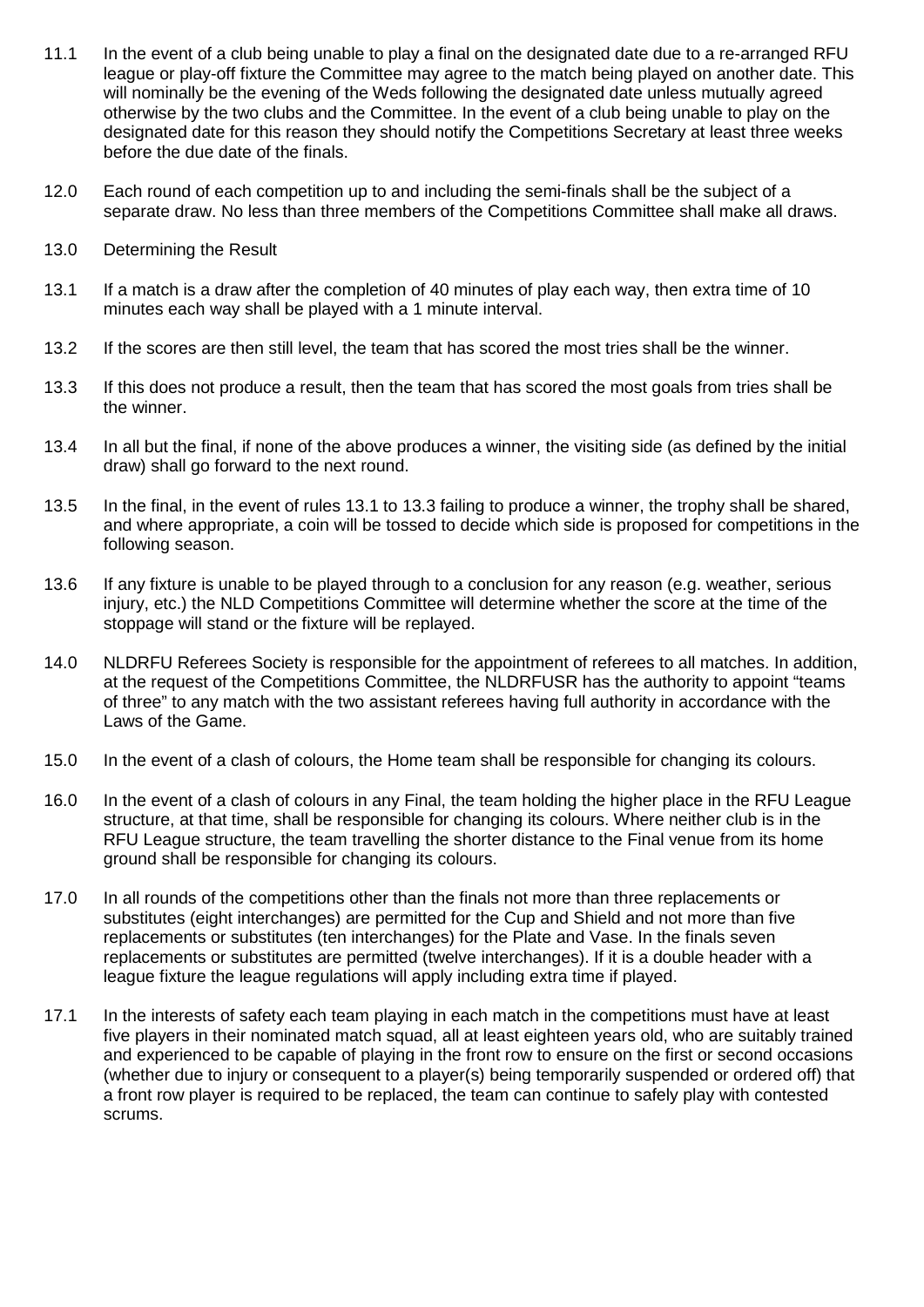- 17.2 If in a match on the first or second occasion any front row player requires to be replaced and his team cannot provide a suitably trained and experienced replacement player at least eighteen years old to play in such a position in the front row to enable the teams to continue to safely play with contested scrums the referee, having made enquiry of and confirmed of this fact with the Captain (or such other person nominated by the club as the manger or person responsible for the team), the match shall continue with uncontested scrums and will be subject to Regulation 17.6 below.
- 17.3 Subject only to the proviso contained in Regulation 17.4 below if in any match in a competition on the third or subsequent occasion any front row player requires to be replaced and his team cannot provide a suitably trained and experienced replacement player to enable the teams to safely play with contested scrums the referee, having made enquiry of and confirmed of this fact with the Captain (or such other person nominated by the club as the manger or person responsible for the team), the match shall continue with uncontested scrums, and subject to Regulation 17.6 below, the result will stand.
- 17.4 Where a player or players is/are temporarily suspended from the field of play (which includes a blood injury) which creates a third or subsequent occasion that a front row player needs to be replaced and his team cannot provide a replacement or other suitably trained and experienced player to enable the teams to safely play with contested scrums the referee, having made enquiry of and confirmed of this fact with the Captain (or such other person nominated by the club as the manger or person responsible for the team), of the side affected the match shall continue with uncontested scrums (but such uncontested scrums shall only continue for the duration of the temporary suspension). The match result will not be deemed to be invalidated by reason of part of it being played with uncontested scrums.
- 17.5 If, on any occasion the referee has to order uncontested scrums due to a lack of suitably trained and experienced front row players then the team causing this shall not be allowed to replace the player leaving the field. For the sake of doubt, this still applies even if the team have interchanges remaining.
- 17.6 The Competitions Committee will review the circumstances in every case where a match in a competition is completed with, or contains a period of uncontested scrums. The NLD Competitions Committee shall have the final decision on the result of the match and all such decisions shall be binding on all participants. It is the responsibility of both clubs to contact the NLD Competitions Committee in such a situation advising of:
	- When during game uncontested scrums were called
	- The reasons for uncontested scrums being called
	- The points score at that time
	- The referee's name and phone number
	- The final outcome of the match

This information must be forwarded to the Competitions Secretary within 24 hours of the game being played.

The Competitions Committee will let the clubs know of their decision within 48 hours of the information being received.